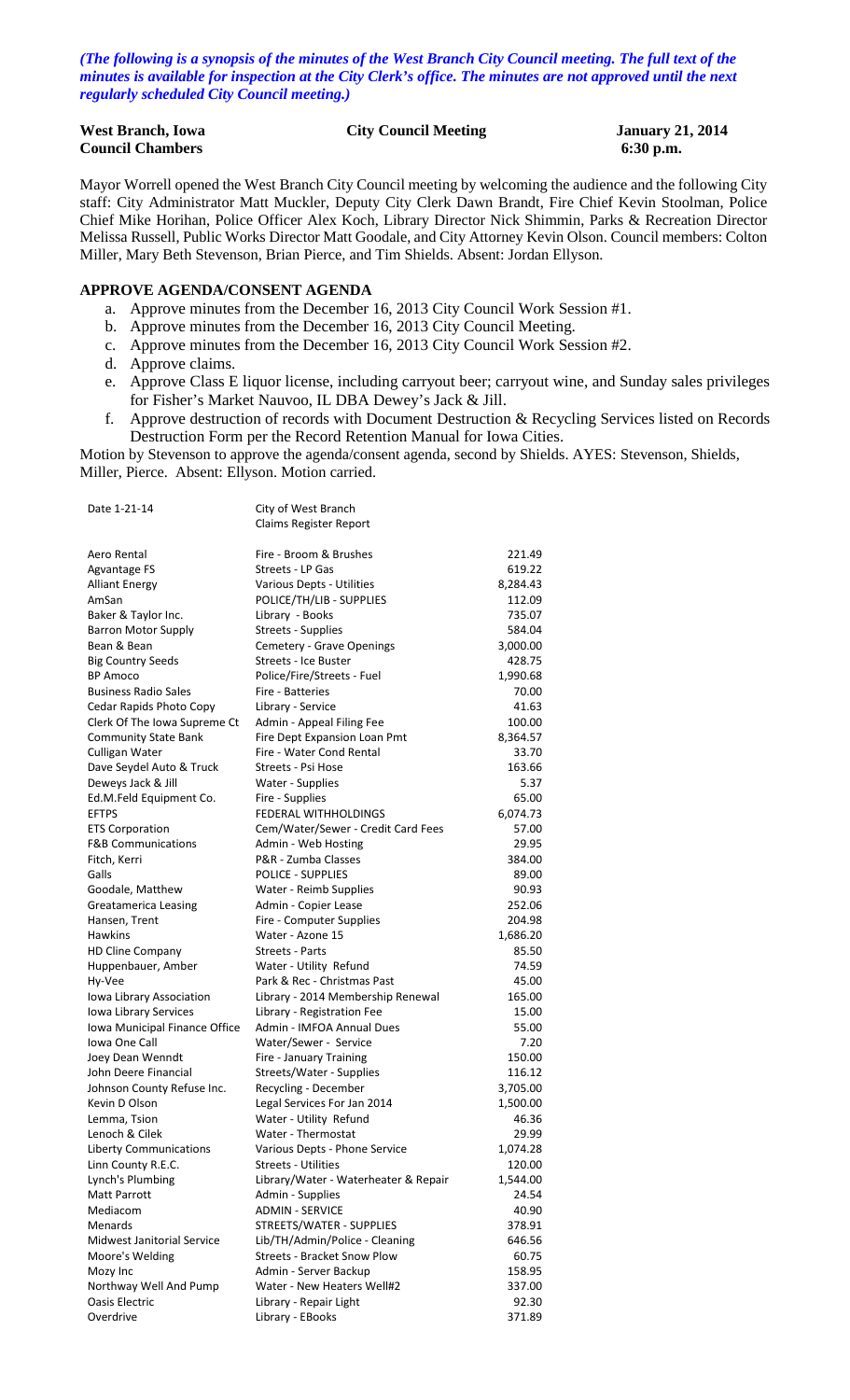| Overhead Door Company            | <b>Streets - Service</b>                 | 296.00     |
|----------------------------------|------------------------------------------|------------|
| Parkside Service                 | Streets/Police - Tires & Service         | 2,131.70   |
| Payroll Expense                  | Payroll Expense 1-3 & 1-17-13            | 52,270.34  |
| Physio-Control                   | Fire - Supplies                          | 105.49     |
| Pip Printing                     | <b>Streets - Bldg Inspection Forms</b>   | 132.96     |
| <b>Pitney Bowes</b>              | Library/Admin - Lease Contracts          | 564.03     |
| Pitney Bowes Purchase Power      | Admin/Water/Sewer - Postage              | 500.00     |
| Plunkett's Pest Control          | Admin/Town Hall - Pest Control           | 49.92      |
| <b>Qc Analytical Services</b>    | Sewer - Testing                          | 608.00     |
| <b>Quality Engraved Signs</b>    | Admin - Nameplates                       | 58.60      |
| Quill Corp                       | Library/Police/Admin/Streets - Supplies  | 427.39     |
| <b>RK Dixon</b>                  | Admin - Blk/Wh & Color Copies            | 961.68     |
| S & G Materials                  | Streets - Sand                           | 375.24     |
| Shanelle M Peden                 | Admin/Cable - Supplies & Video           | 172.25     |
| Shimmin, Nick                    | Library - Reimb For Supplies             | 10.59      |
| Springdale Agency                | Fire - Insurance Additions               | 740.00     |
| Sprint                           | <b>POLICE - SERVICE</b>                  | 179.97     |
| <b>Terence J Goerdt</b>          | Admin - Building Inspections             | 140.00     |
| The Library Store                | Library - Supplies                       | 35.55      |
| <b>Treasurer State Of Iowa</b>   | Iowa Sales Tax Pmt Dec 2013              | 2,166.00   |
| Treasurer State Of Iowa          | <b>State Withholding Tax</b>             | 2,265.00   |
| University Of Iowa: State        | Water - Testing                          | 24.00      |
| <b>UPS</b>                       | <b>SEWER - SHIPPING</b>                  | 97.36      |
| <b>US Bank Equipment Finance</b> | Library - Copier Contract                | 70.42      |
| US Cellular                      | Various Depts - Phone Service            | 536.16     |
| Veenstra & Kimm Inc.             | Streets/Water/Sewer/P&R/P&Z - Eng.       | 3,865.11   |
| Wageworks                        | FLEX - HCFSA2013                         | 115.98     |
| Walmart                          | <b>LIBRARY - SUPPLIES</b>                | 294.39     |
| <b>West Branch Animal Clinic</b> | <b>Animal Control - Stray Pets</b>       | 271.00     |
| <b>West Branch Repairs</b>       | <b>Streets - Service Trucks</b>          | 1,944.98   |
| <b>West Branch Times</b>         | Legal/Admin - Publications & Sub Renewal | 489.14     |
| <b>WEX Bank</b>                  | Police - Fuel                            | 400.44     |
|                                  | <b>Grand Total</b>                       | 116,833.08 |
|                                  |                                          |            |

| <b>Fund Totals</b>         |            |
|----------------------------|------------|
| 001 General Fund           | 60,175.45  |
| 022 Civic Center           | 744.41     |
| 031 Library                | 12,342.18  |
| 036 Tort Liability         | 740.00     |
| 110 Road Use Tax           | 6,488.50   |
| 112 Trust And Agency       | 1,384.07   |
| 226 Go Debt Service        | 8,364.57   |
| 600 Water Fund             | 16,048.39  |
| 610 Sewer Fund             | 10,429.53  |
| 950 BC/BS Flexible Benefit | 115.98     |
| <b>Grand Total</b>         | 116,833.08 |
|                            |            |

#### **COMMUNICATIONS/OPEN FORUM**

Main Street Director Mackenzie Krob announced the 2nd Annual Dessert Auction and fundraiser on February 8th at 7:00 pm in the Brick Arch Winery. Tickets are \$15.00 each or if pre-booked there are group table discounts. A visioning meeting for Main Street will be Wednesday, January 29th at 6:00 pm in the Community State Bank basement.

# **PUBLIC HEARING/NON-CONSENT AGENDA**

Mayor Mark Worrell – Recognition of Plato Electric

Mayor Worrell said there was a schedule conflict for Plato Electric. This recognition will be moved to the next Council meeting.

Councilperson Tim Shields - Appointments/Reappointments/Move to action.

i. Mike Fryauf – Park & Recreation Commission, June 30, 2016

Motion by Miller to approve the appointment of Mike Fryauf to Park & Recreation Commission, second by Pierce. AYES: Miller, Pierce, Stevenson, Shields. Absent: Ellyson. Motion carried.

Mayor Mark Worrell - Appointments/Reappointments/Move to action.

i. David Hosier, Asst. Fire Chief – EMA Board Representative

Worrell said that he and David will be attending the Cedar County EMA board meetings. Motion by Miller to approve the appointment of David Hosier, Asst. Fire Chief to the EMA Board as a Representative, second by Shields. AYES: Miller, Shields, Stevenson, Pierce. Absent: Ellyson. Motion carried.

Councilperson Brian Pierce - Appointments/Reappointments/Move to action.

i. Jose Gongora – West Branch Volunteer Firefighter

ii. Brad Ratliff – West Branch Volunteer Firefighter

Motion by Shields to approve the appointments of Jose Gongora & Brad Ratliff as West Branch Volunteer Firefighters, second by Stevenson. AYES: Shields, Stevenson, Miller, Pierce. Absent: Ellyson. Motion carried.

Resolution 1171, approving an Amendment to Subscription Agreement with Tyler Technologies, Inc. in the amount of \$16,756./Move to action.